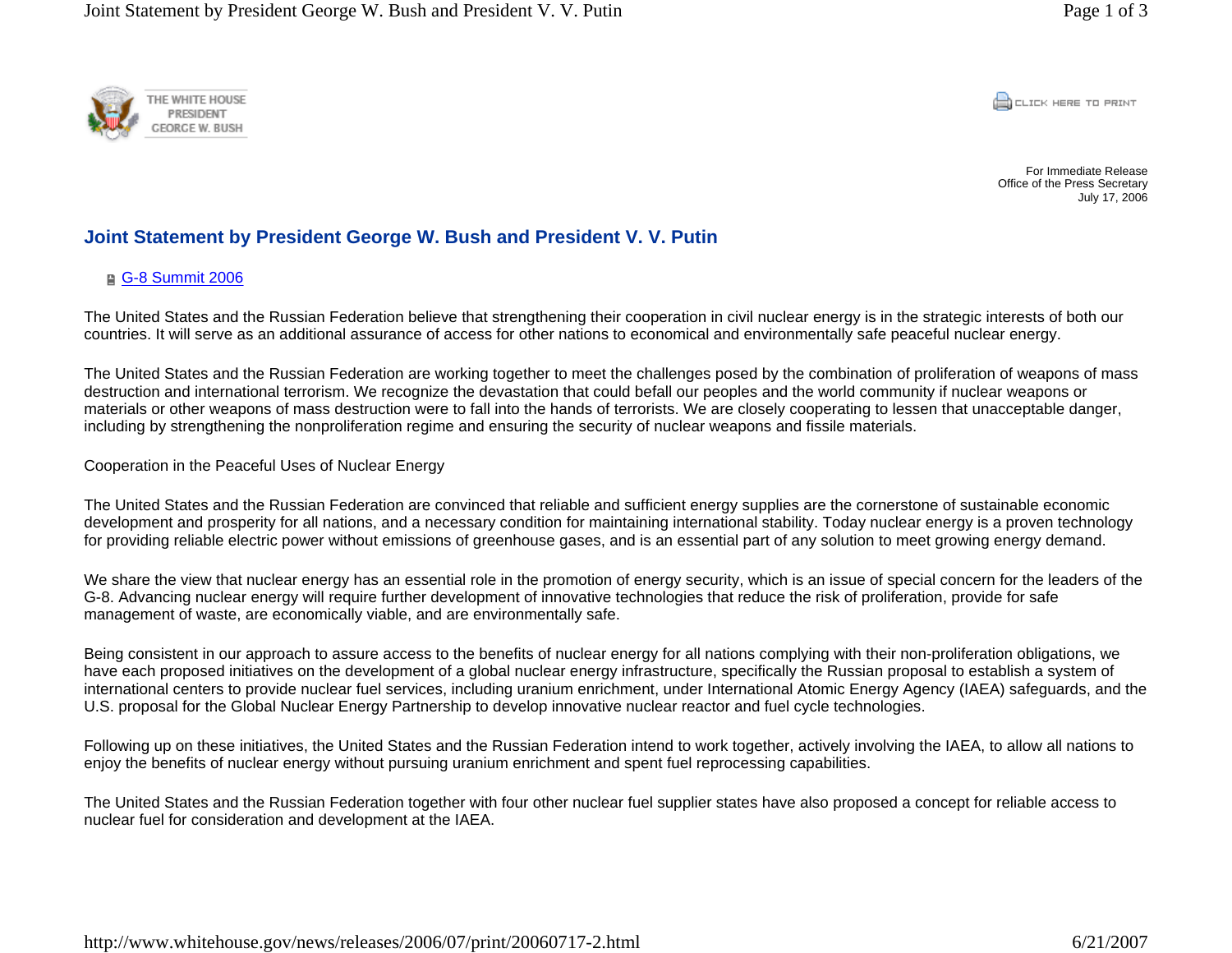We call upon other countries to join us to facilitate the safe and secure expansion of nuclear energy worldwide. Proceeding from our national interests and common goals, and recognizing the benefits of civil commercial nuclear trade, we express our intent to develop bilateral cooperation in the peaceful use of nuclear energy.

We have directed our Governments to begin negotiations with the purpose of concluding an agreement between the United States and the Russian Federation on cooperation in the peaceful use of nuclear energy.

## Countering Nuclear Proliferation

We recognize the vital role of the Treaty on the Non-proliferation of Nuclear Weapons (NPT) in the prevention of nuclear proliferation and the importance of the IAEA in implementing safeguards required by the NPT. We are working with our G-8 partners to make the Additional Protocol an essential norm for verifying compliance with nuclear safeguards obligations. We welcome the establishment of the IAEA Committee on Safeguards and Verification. We are actively fulfilling our obligations under Article VI of the NPT by substantially reducing nuclear forces as we implement the Moscow Treaty of May 24, 2002.

We reiterate our support for effective measures to prevent transfers of sensitive nuclear equipment, materials and technologies to states that may seek to use them for weapons purposes, or allow them to fall into terrorists' hands, and will work together to this end.

We reiterate our commitments undertaken under the Bratislava Joint Statement on Nuclear Security Cooperation of February 24, 2005. We have made substantial progress in the implementation of those commitments and we reaffirm our goal of completing nuclear security upgrades by the end of 2008.

We welcome the continued cooperation and the recent extension of the Cooperative Threat Reduction Agreement to ensure full implementation of the ongoing projects launched earlier under this Agreement. In this context, we take note of the start of operations of the Mayak Fissile Materials Storage Facility. We continue discussions on how best to implement our commitments to the disposition by each side of 34 metric tons of weapons grade plutonium.

We applaud the extension of UN Security Council Resolution 1540, the adoption by the UN General Assembly of the International Convention for the Suppression of Acts of Nuclear Terrorism, and the decision by the States Parties to strengthen the Convention on Physical Protection of Nuclear Material.

We will continue to advance the objectives of the Proliferation Security Initiative, which makes an important contribution to countering the trafficking in WMD, their delivery means, and related materials. We welcome increasing international endorsement for the initiative, as was demonstrated at the High Level Political Meeting in Warsaw. We take note of the discussion at that meeting on how PSI states can work cooperatively to prevent and disrupt proliferation finance, in furtherance of UNSCR 1540.

We look forward to reinforcing our partnership with India. We welcome the important nonproliferation commitments India has made, and India's closer alignment with the nonproliferation regime mainstream. We look forward to working with India on civil nuclear cooperation to address its energy requirements, and on further enhancing the global nonproliferation regime. We will continue to work together to strengthen the global non-proliferation regime.

We are especially concerned by the failure of the Iranian government to engage seriously on the proposals made by the P-5 countries and Germany. In this context, we stand fully behind the decision by Foreign Ministers on July 12. We are seriously concerned by North Korea's ballistic missile tests and urge it to return to a moratorium on such launches, to the Six-Party Talks, and to full implementation of the September 19, 2005 agreement. The United States and the Russian Federation are actively working for unity among the UN Security Council members on these sensitive issues. We will continue